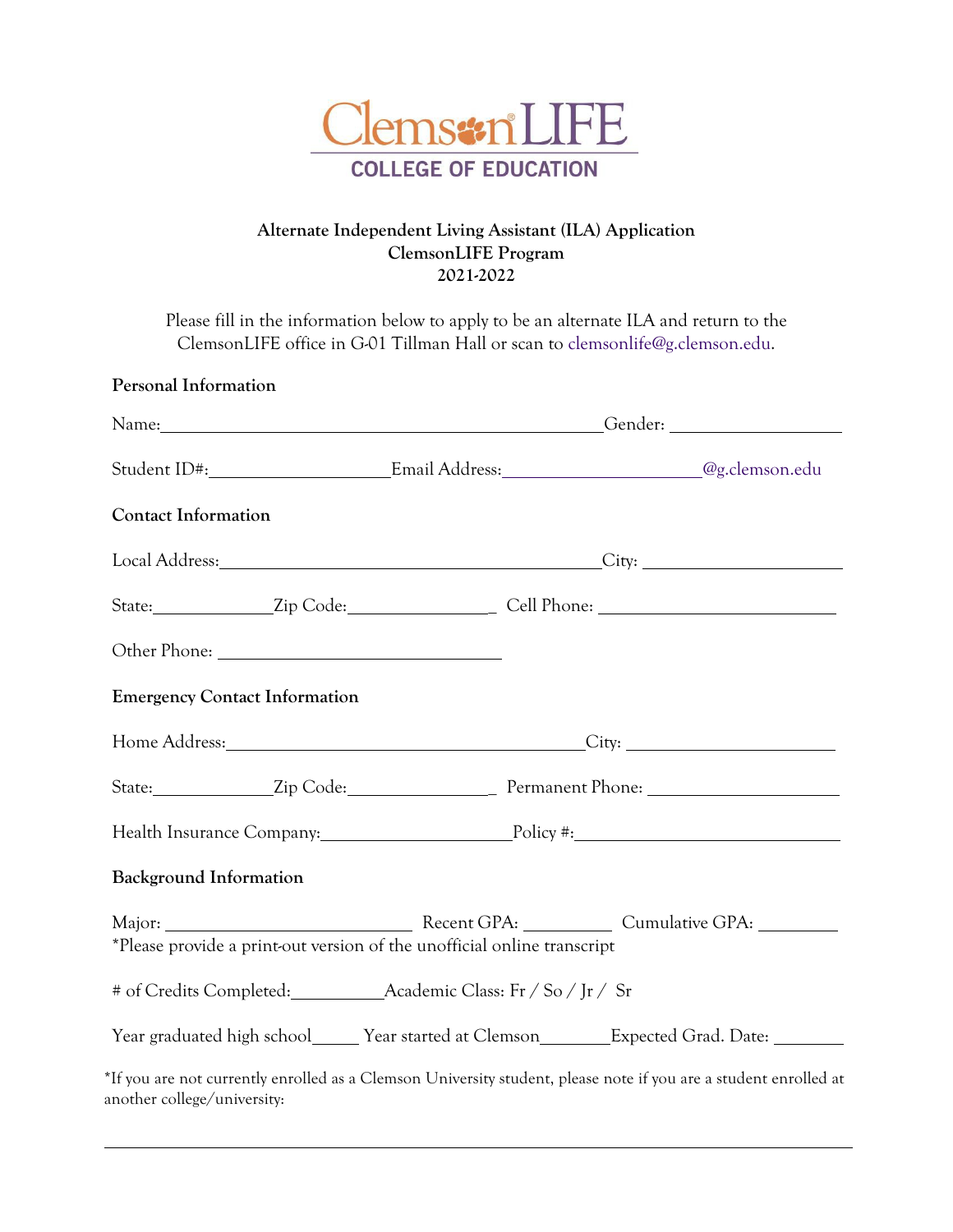## **Employment History**

|                                                     | Employer: Phone: (2002)                                                          |  |
|-----------------------------------------------------|----------------------------------------------------------------------------------|--|
|                                                     |                                                                                  |  |
|                                                     |                                                                                  |  |
|                                                     |                                                                                  |  |
|                                                     | Employed From: To: To: To:                                                       |  |
|                                                     | Employer: Phone: (2002)                                                          |  |
|                                                     |                                                                                  |  |
|                                                     |                                                                                  |  |
|                                                     | Responsibilities: Nesponsibilities:                                              |  |
|                                                     | Employed From: To: To: To:                                                       |  |
|                                                     | Employer: Phone: (2002)                                                          |  |
|                                                     |                                                                                  |  |
| <u> 1989 - Johann Barbara, martxa alemaniar arg</u> | Job Title: Salary: Salary:                                                       |  |
|                                                     |                                                                                  |  |
|                                                     | ,我们也不会有什么。""我们的人,我们也不会有什么?""我们的人,我们也不会有什么?""我们的人,我们也不会有什么?""我们的人,我们也不会有什么?""我们的人 |  |
|                                                     |                                                                                  |  |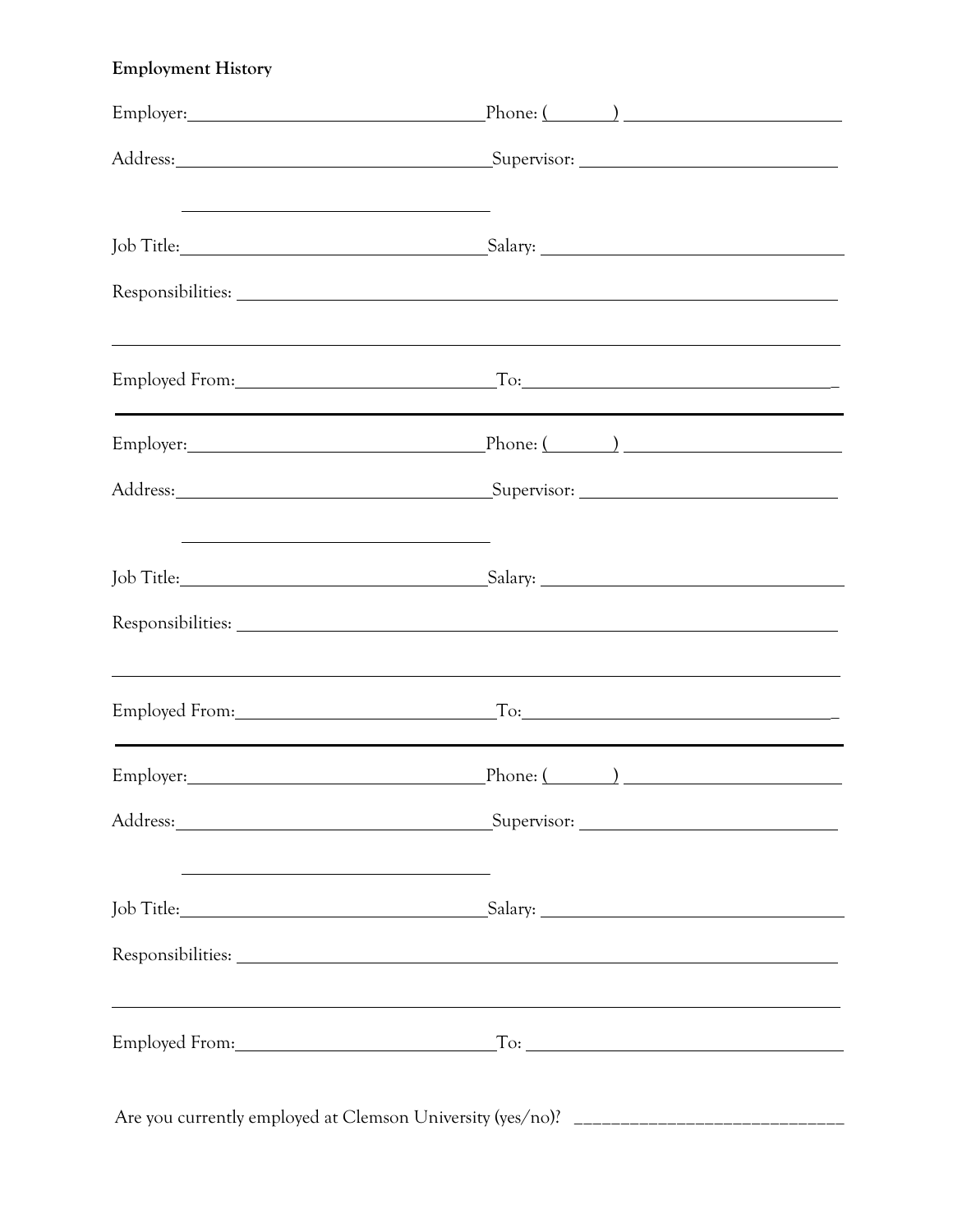## **Please Answer the Following Questions (use other paper if necessary)**

1. Have you ever been convicted of a crime? (other than a minor traffic violation) Yes No If yes, please explain the conviction and the results.

2. Are you currently employed in some capacity? Yes No If yes, where?

3. Will you have other part-time work, internships, student teaching, etc. during the school year in which you are applying to work?

If yes, please explain and give the hours and times of these positions.

4. Do you have any resident assistant or community living experience? Yes No If yes, please explain:

5. Are you a member of any campus or other organizations? Yes No If so, which ones and approximately how many hours per week do you dedicate to each organization (including any officer positions you currently hold)?

6. Do you have any experience working with an individual with a disability? Yes No If yes, please explain:

7. Why do you want to be an alternate ILA for the ClemsonLIFE program? (250 word limit)

8. What skills and attributes will you bring to the alternate ILA job? And, what skills and experience do you want to gain from the alternate ILA position? (250 word limit)